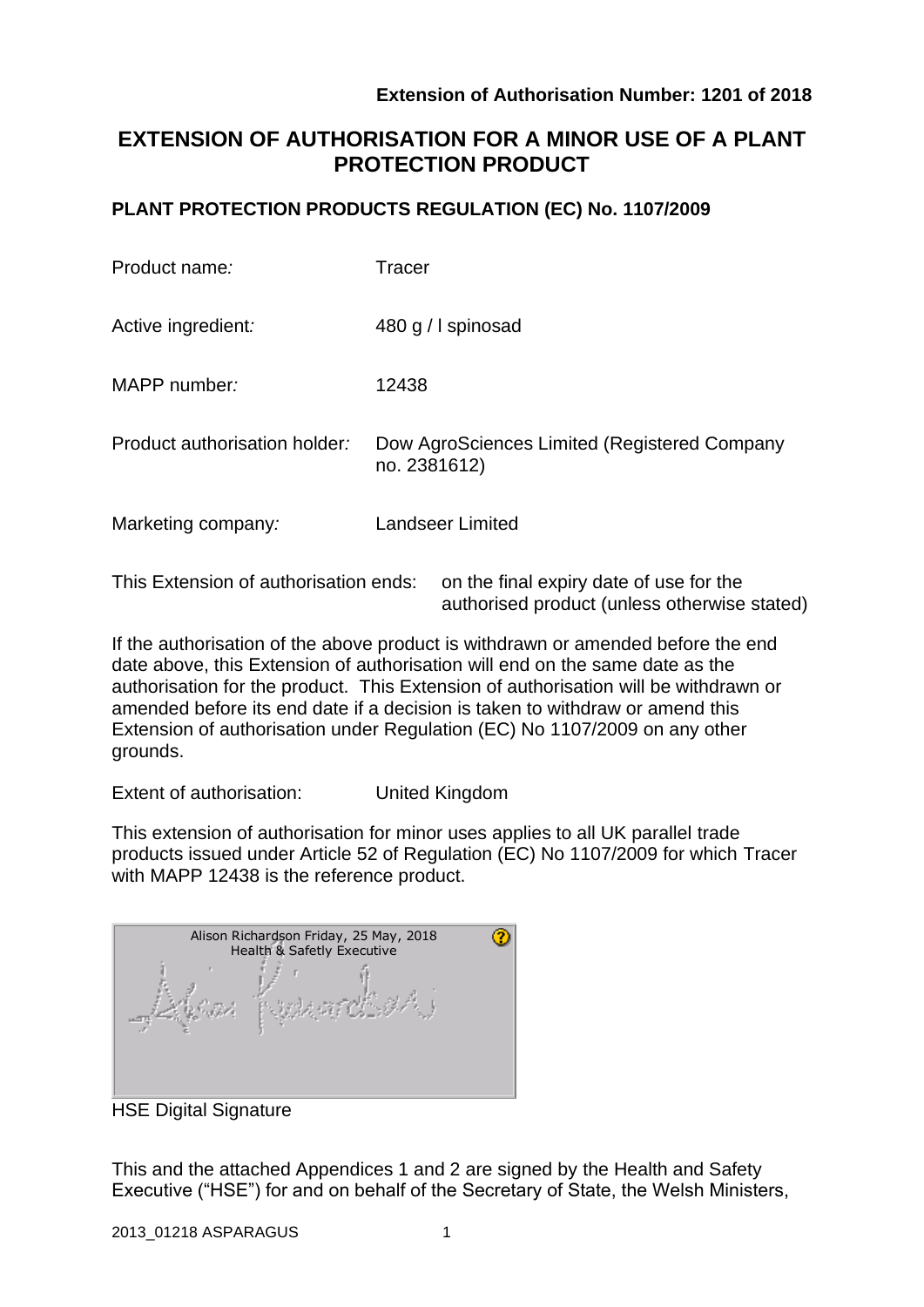the Scottish Ministers and the Department of Agriculture, Environment and Rural Affairs in Northern Ireland.

Date of issue: 25 May 2018

### **EXPLANATORY NOTES**

- 1. This is Extension of authorisation number 1201 of 2018 and supersedes 0301 of 2014.
- 2. This Extension of authorisation will be published on the website of the Chemicals Regulation Division of the HSE.
- 3. Application reference number: COP 2013/01218
- 4. Persons using the product to which this Extension of authorisation applies should acquaint themselves with and observe all requirements contained in the Regulation (EC) No 1107/2009, including the duty on the holder of any Extension of authorisation to notify information on potentially dangerous effects, a contravention of which is a criminal offence under those Regulations.
- 5. Neither the efficacy nor the phytotoxicity of the product for which this Extension of authorisation has been granted has been assessed and, as such, the user bears the risk in respect of failures concerning its efficacy and phytotoxicity.

### **ADVISORY INFORMATION**

This Extension of Authorisation relates to the use of 'Tracer' (M12438) on protected and outdoor asparagus for the control of asparagus beetle (*Crioceris asparagi*) and thrips (*Thrips tabaci*). Applications are to be made to asparagus fern after final harvest of the crop in the year of harvest or in the year prior to first harvest in newly planted crops, with a latest time of application of 5 months before harvest. Applications to be made via conventional hydraulic sprayers, including air assisted sprayers in a minimum water volume of 200 litres of water. Applications must be made with a minimum interval of 7 days.

IMPORTANT: When applying this product under the terms of this Extension of Use Notice, comply with any resistance guidance or restrictions stated on the product label.

Total reliance on one pesticide will hasten the development of resistance. Pesticides of different chemical types or alternative control measures should be included in the planned programme. Alternating with different modes of action is a recognised antiresistance strategy

Do not use 'TRACER' on consecutive generations for insects which show a high risk of resistance such as thrips species

A maximum of three applications of TRACER are permitted per crop, including treatment in propagation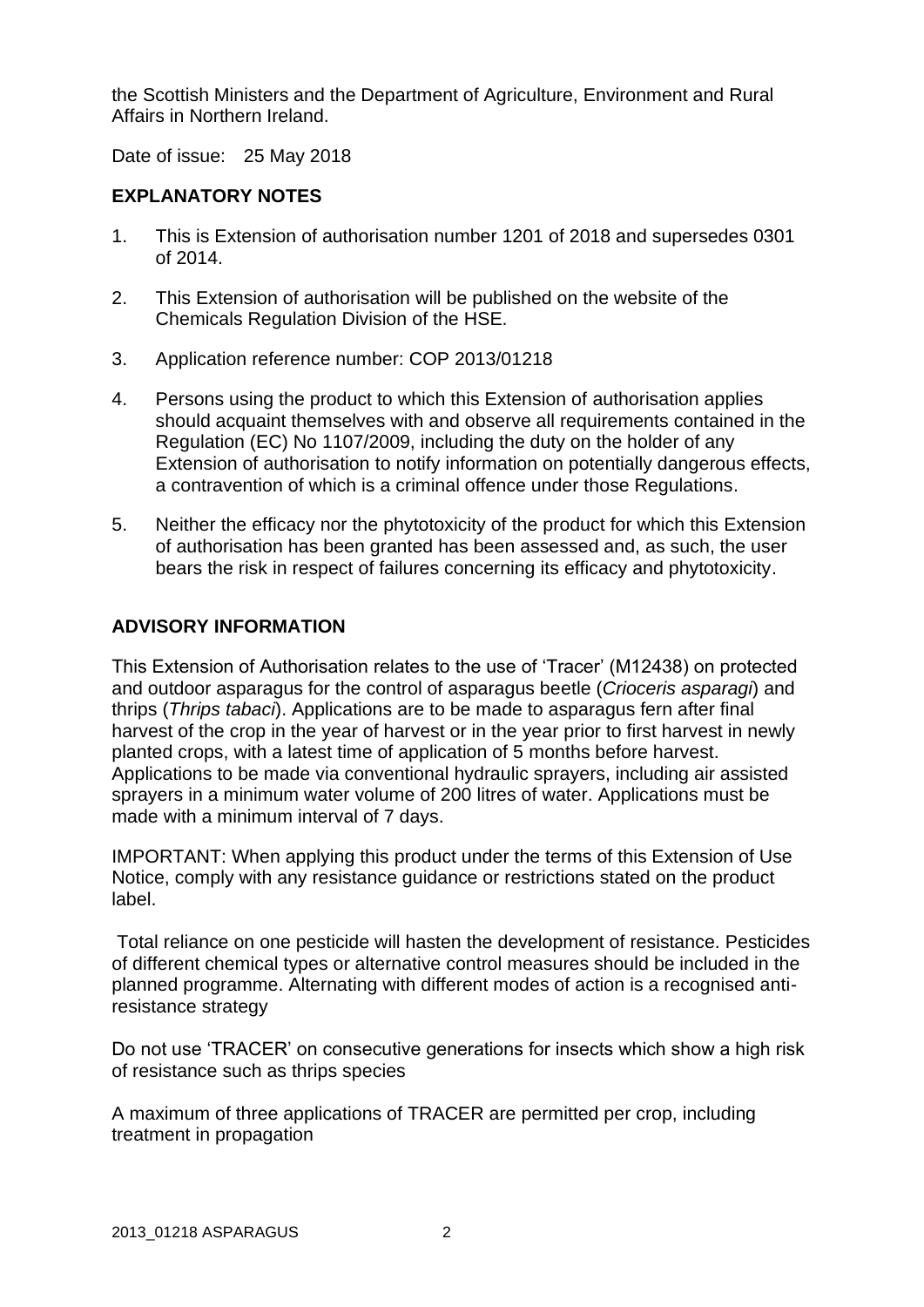Populations of Western Flower Thrips and Onion Thrips have shown to be resistant to spinosad. Where this occurs, populations are unlikely to be satisfactorily controlled.

Applications should be targeted against early insect developmental stages whenever possible.

This Extension of Authorisation has been re-issued to update and revise the resistance advice in light of new information regarding resistance in certain pest species to spinosad.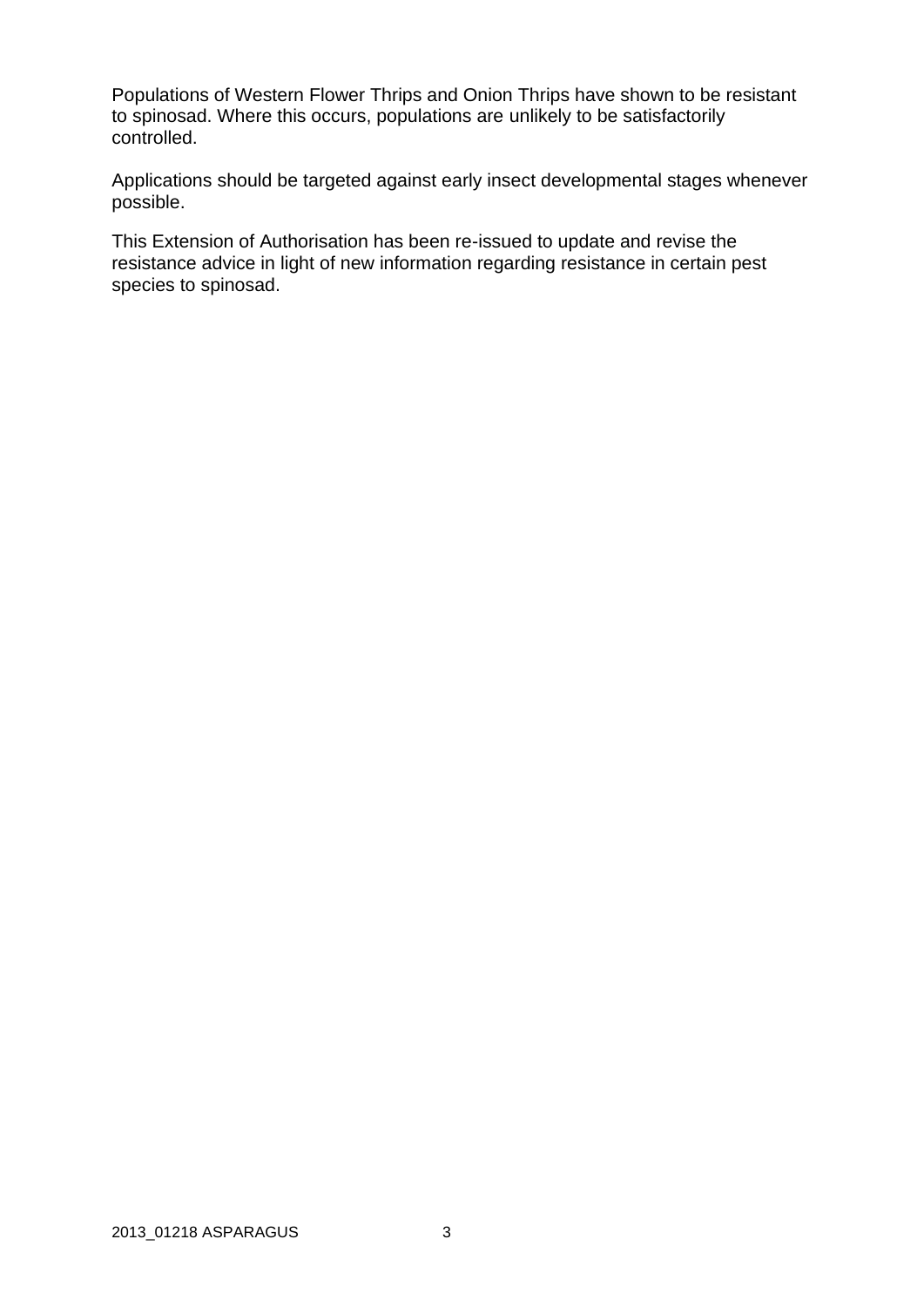# **APPENDIX 1: CONDITIONS OF EXTENSION OF AUTHORISATION**

The conditions below are obligatory. They must be complied with when the Extension of authorisation occurs. Failure to comply with the following conditions will result in the withdrawal or amendment of the Extension of authorisation under Regulation (EC) No 1107/2009 and may result in other enforcement action, including prosecution. For the purposes of this Extension of authorisation only, the conditions and/or requirements shown below supersede any corresponding conditions and/or requirements set out on the label or otherwise provided for under the product authorisation **which would otherwise apply**.

**Use:**

| Field of use:                    | <b>ONLY AS AN INSECTICIDE</b>                       |     |                                                                                                                                                                                                                                                                                                                                                                                                                                   |                                                                                                                                                                           |                                                          |                                |  |  |
|----------------------------------|-----------------------------------------------------|-----|-----------------------------------------------------------------------------------------------------------------------------------------------------------------------------------------------------------------------------------------------------------------------------------------------------------------------------------------------------------------------------------------------------------------------------------|---------------------------------------------------------------------------------------------------------------------------------------------------------------------------|----------------------------------------------------------|--------------------------------|--|--|
| User:                            | Professional                                        |     |                                                                                                                                                                                                                                                                                                                                                                                                                                   |                                                                                                                                                                           |                                                          |                                |  |  |
| Crops/situations:                | Maximum<br>individual dose:<br>(ml product /<br>ha) |     |                                                                                                                                                                                                                                                                                                                                                                                                                                   | Maximum total<br>dose:                                                                                                                                                    | <b>Maximum</b><br>number of<br>treatments: (per<br>crop) | Latest time of<br>application: |  |  |
| Asparagus                        | 200                                                 |     |                                                                                                                                                                                                                                                                                                                                                                                                                                   |                                                                                                                                                                           | 3                                                        | 5 months before<br>harvest.    |  |  |
| <b>Operator Protection:</b>      |                                                     | (1) | Engineering control of operator exposure must be<br>used where reasonably practicable in addition to the<br>following personal protective equipment:                                                                                                                                                                                                                                                                              |                                                                                                                                                                           |                                                          |                                |  |  |
|                                  |                                                     |     | Operators must wear suitable protective gloves<br>when handling the concentrate and when<br>applying by hand-held equipment.                                                                                                                                                                                                                                                                                                      |                                                                                                                                                                           |                                                          |                                |  |  |
|                                  |                                                     | (2) |                                                                                                                                                                                                                                                                                                                                                                                                                                   | However, engineering controls may replace personal<br>protective equipment if a COSHH assessment<br>shows that they provide an equal or higher standard<br>of protection. |                                                          |                                |  |  |
| Environmental protection:<br>(1) |                                                     |     | Since there is a risk to aquatic life from use, users<br>not applying the statutory buffer zone must either<br>themselves carry out or ensure that someone else<br>has carried out a Local Environment Risk<br>Assessment for Pesticides (LERAP) on their behalf<br>before each spraying operation from a horizontal<br>boom sprayer. Users must not allow direct spray<br>from such sprayers to fall within 5m of the top of the |                                                                                                                                                                           |                                                          |                                |  |  |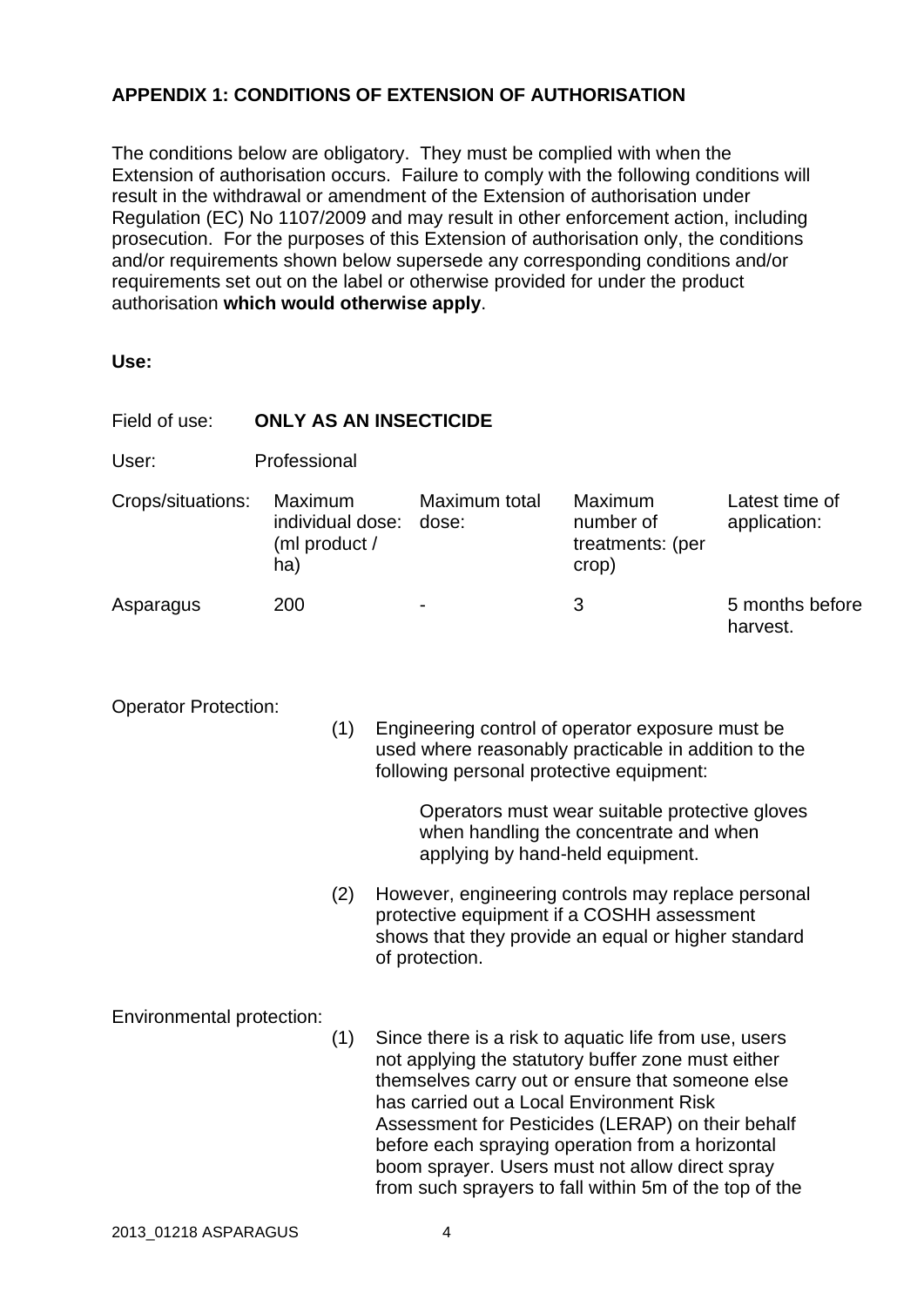bank of any static or flowing waterbody or within 1m of a ditch which is dry at the time of application (these distances to be measured as set out in the booklet 'Local Environment Risk Assessment for Pesticides - Horizontal Boom Sprayers' and any amendments that are made to it) unless:

(a) The LERAP indicates that a narrower buffer zone will be sufficient; and

(b) Any measures indicated by the LERAP as justifying the narrower buffer zone are complied with in full and in accordance with any conditions applicable to them.

Spray must be aimed away from water.

Spray from hand-held sprayers must not be allowed to fall within 1 m of the top of the bank of a static or flowing waterbody. Spray must be aimed away from water.

- (2) The results of the LERAP must be recorded in written form and must be available for a period of three years for inspection to any person entitled to exercise enforcement powers under or in connection with the Plant Protection Products Regulations 2011 or the Plant Protection Products (Sustainable Use) Regulations 2012. (An electronic record will satisfy the requirement for a written record, providing it is similarly available for inspection and can be copied).
- (3) Detailed guidance on LERAPs and how to conduct a LERAP are contained in the booklet 'Local Environment Risk Assessment for Pesticides - Horizontal Boom Sprayers', available from HSE Chemicals Regulation Division's website. All LERAPs must be carried out in accordance with this Guidance and any amendments that are made to it.

Other specific restrictions:

- (1) This product must only be applied in accordance with the terms of this extension of authorisation, the product label and/or leaflet and any additional guidance on extensions of authorisation.
- (2) This product qualifies for inclusion within the Local Environment Risk Assessment for Pesticides (LERAP) scheme. Before each spraying operation from a horizontal boom sprayer, either a LERAP must be carried out in accordance with the 'Local Environment Risk Assessment for Pesticides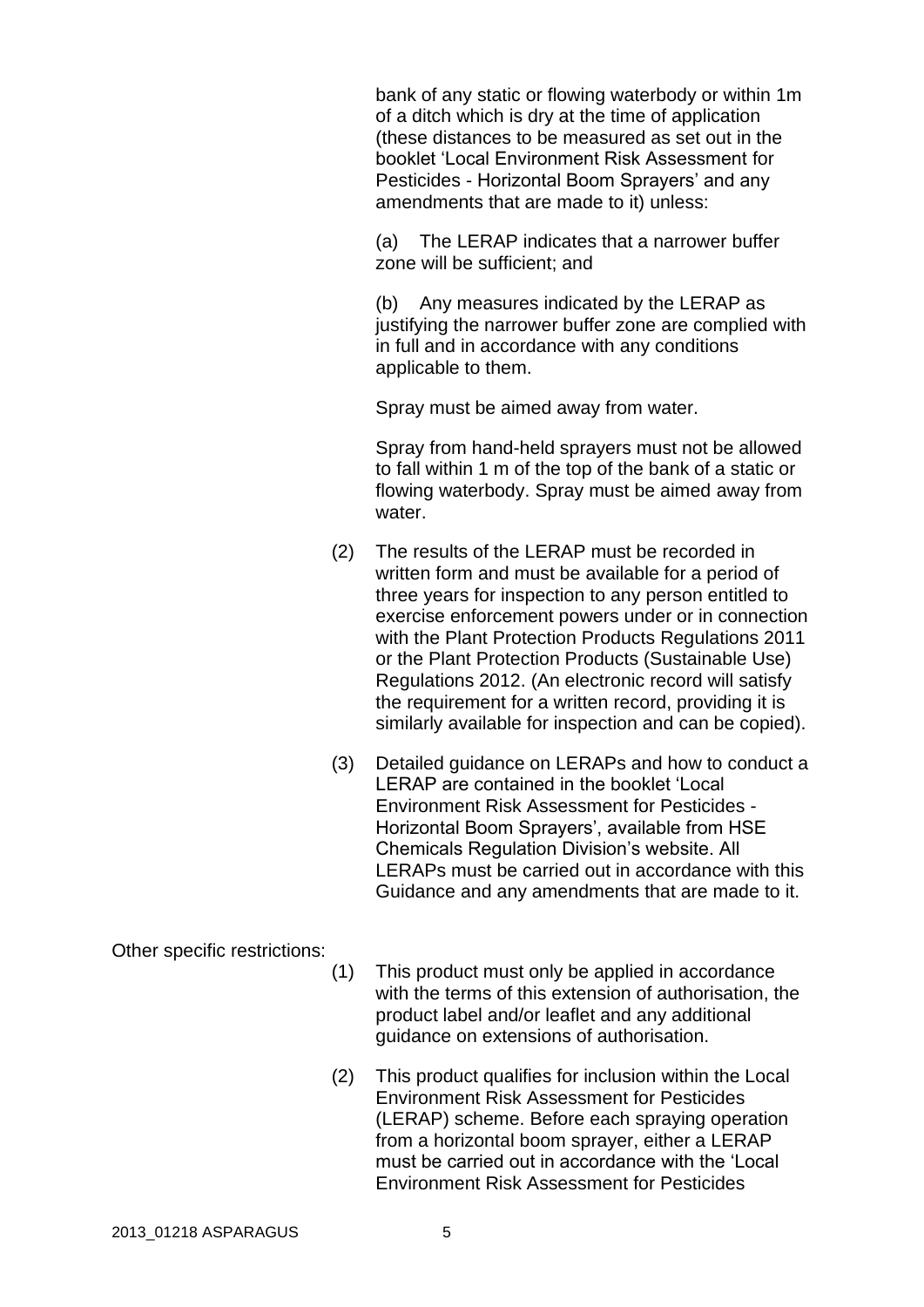Horizontal Boom Sprayers' booklet available from the HSE Chemicals Regulation Division's website or the statutory buffer zone must be maintained. The results of the LERAP must be recorded and kept available for three years.

- (3) A minimal interval of 7 days between applications must be observed.
- (4) In protected situations the total number of applications of any spinosad containing product must not exceed 6 per glasshouse/protected structure in a 12 month period, regardless of the crop being treated (including ornamentals).